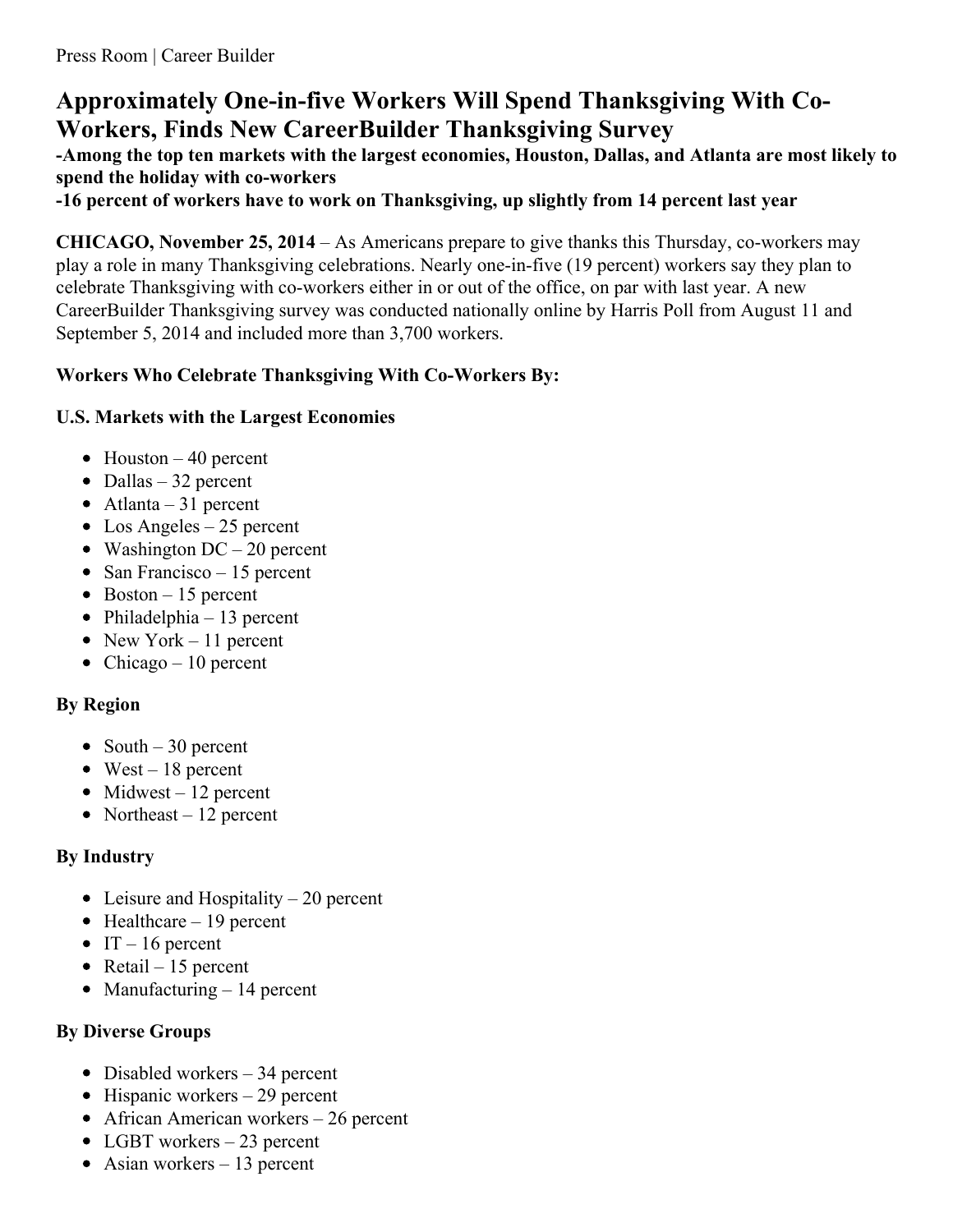This compares to 15 percent of non-diverse workers (defined as white, straight, non-disabled male under 50).

### **By Age**

- $\bullet$  18-24 yes, 21 percent
- 25-34 yes, 19 percent
- $\bullet$  35-44 yes, 23 percent
- $\bullet$  45-54 yes, 15 percent
- $\bullet$  55+ yes, 18 percent

#### **Not everyone gets to enjoy the holiday at home.**

Sixteen percent of workers said they have to work on Thanksgiving (up from 14 percent last year), with hospitality workers the most likely to be on the clock:

- Leisure and Hospitality  $-46$  percent
- Retail 39 percent
- $\bullet$  Healthcare 31 percent
- Transportation and Utilities  $-22$  percent

## **Would you rather spend Thanksgiving Day with co-workers or your family?**

It's no surprise that workers look forward to spending time with family on Thanksgiving. However, given the choice, nearly one-in-ten reported they prefer not spending the holiday with family or co-workers:

- My family  $-91$  percent
- My co-workers  $-1$  percent
- Neither 8 percent

### **Survey Methodology**

This survey was conducted online within the U.S. by Harris Poll on behalf of CareerBuilder among 3,719 U.S. workers (employed full-time, not self-employed, government and non-government) between August 11 and September 5, 2014 (percentages for some questions are based on a subset, based on their responses to certain questions). With a pure probability sample of 3,719, one could say with a 95 percent probability that the overall results have a sampling error of  $+/-1.61$  percentage points. Sampling error for data from subsamples is higher and varies.

### **About CareerBuilder®**

CareerBuilder is the global leader in human capital solutions, helping companies target and attract great talent. Its online career site, CareerBuilder.com®, is the largest in the United States with more than 24 million unique visitors and 1 million jobs. CareerBuilder works with the world's top employers, providing everything from labor market intelligence to talent management software and other recruitment solutions. Owned by Gannett Co., Inc. (NYSE:GCI), Tribune Company and The McClatchy Company (NYSE:MNI), CareerBuilder and its subsidiaries operate in the United States, Europe, South America, Canada and Asia. For more information, visit [www.careerbuilder.com](http://www.careerbuilder.com/).

## **Media Contact**

Michael Erwin